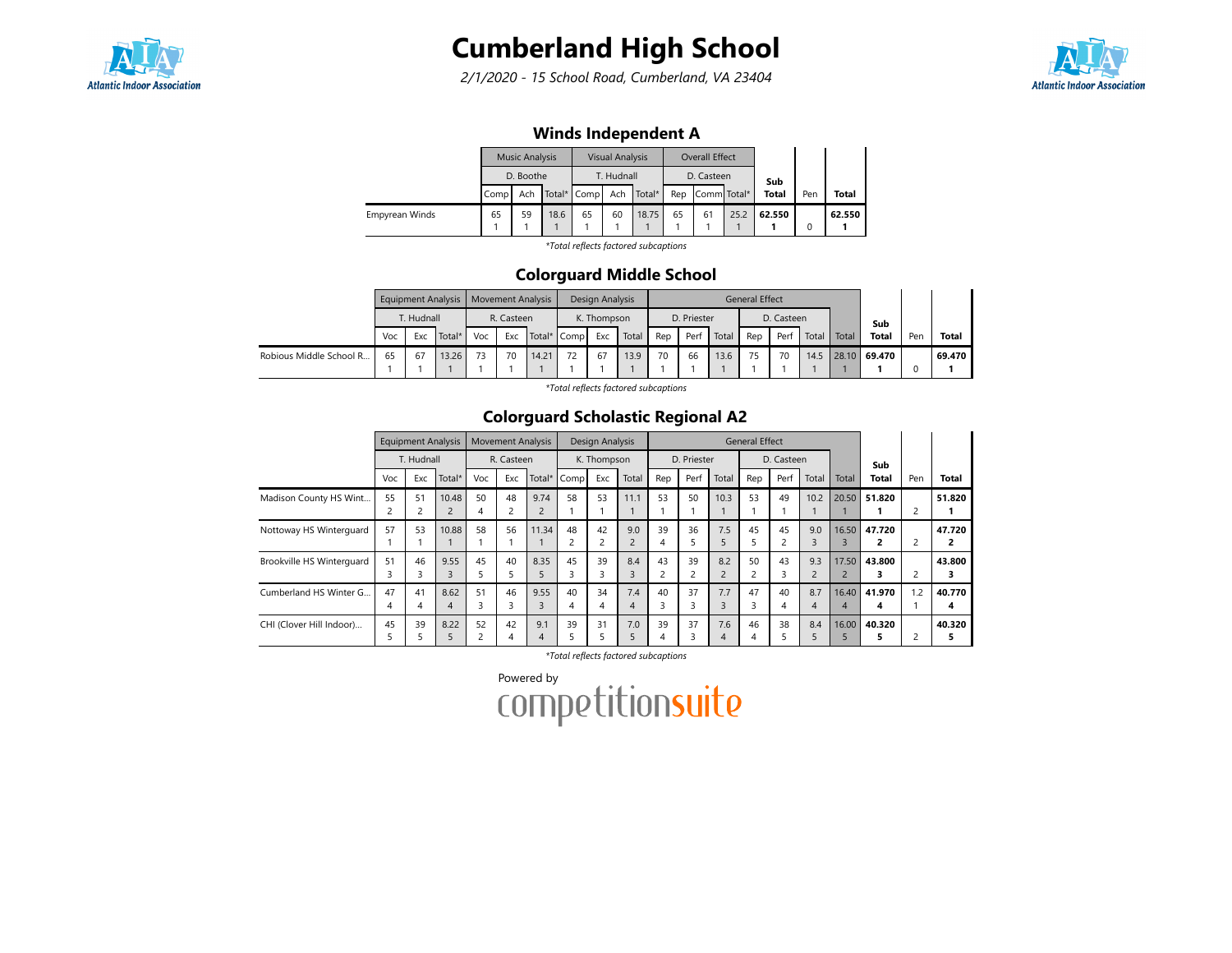

# Cumberland High School

2/1/2020 - 15 School Road, Cumberland, VA 23404



## Colorguard Scholastic Regional A1

|                              |         | <b>Equipment Analysis</b> |                                   |         |            | <b>Movement Analysis</b> |         | Design Analysis |           |                      |             |       | <b>General Effect</b> |            |           |            |              |     |              |
|------------------------------|---------|---------------------------|-----------------------------------|---------|------------|--------------------------|---------|-----------------|-----------|----------------------|-------------|-------|-----------------------|------------|-----------|------------|--------------|-----|--------------|
|                              |         | T. Hudnall                |                                   |         | R. Casteen |                          |         | K. Thompson     |           |                      | D. Priester |       |                       | D. Casteen |           |            | Sub          |     |              |
|                              | Voc     | Exc                       | Total*                            | Voc     | Exc        | Total*                   | Comp    | Exc             | Total     | Rep                  | Perf        | Total | Rep                   | Perf       | Total     | Total      | <b>Total</b> | Pen | <b>Total</b> |
| <b>Bruton HS Winterguard</b> | 61      | 56                        | 11.55                             | 65      | 63         | 12.74                    | 60      | 57              | 11.7      | 58<br>$\overline{c}$ | 55          | 11.3  | 66                    | 62         | 12.8      | 24.10      | 60.090       |     | 60.090       |
| Chesterfield County Com      | 58<br>э | 52                        | 10.82                             | 60      | 56         | 11.48                    | 62      | 58              | 12.0      | 56<br>4              | 53<br>4     | 10.9  | 59<br>2               | 56         | 11.5      | 22.40      | 56.700       |     | 56.700<br>2  |
| Henrico County Combine       | 56<br>4 | 48                        | 10.16<br>$\overline{4}$           | 57      | 52         | 10.75                    | 59      | 56<br>3         | 11.5      | 57<br>3              | 54          | 11.1  | 58<br>3               | 54         | 11.2      | 22.30      | 54.710       |     | 54.710<br>3  |
| Charles County Wintergu      | 60      | 54                        | 11.22<br>$\overline{\phantom{0}}$ | 56<br>4 | 50<br>4    | 10.42<br>4               | 58<br>4 | 50<br>4         | 10.8<br>4 | 61                   | 57          | 11.8  | 55<br>4               | 46         | 10.1<br>4 | 21.90<br>4 | 54.340<br>4  |     | 53.640<br>4  |

\*Total reflects factored subcaptions

#### Colorguard Scholastic A3

|                         |     | <b>Equipment Analysis</b> |        |     | <b>Movement Analysis</b> |      |             | Design Analysis |       |     |             |       | General Effect |            |       |       |                   |     |              |
|-------------------------|-----|---------------------------|--------|-----|--------------------------|------|-------------|-----------------|-------|-----|-------------|-------|----------------|------------|-------|-------|-------------------|-----|--------------|
|                         |     | T. Hudnall                |        |     | R. Casteen               |      |             | K. Thompson     |       |     | D. Priester |       |                | D. Casteen |       |       | Sub               |     |              |
|                         | Voc | Exc                       | Total* | Voc | Exc                      |      | Total* Comp | Exc             | Total | Rep | Perf        | Total | Rep            | Perf       | Total | Total | <b>Total</b>      | Pen | <b>Total</b> |
| James River High School | 49  | 50                        | 9.93   | 50  | 48                       | 9.74 | 55          | 54              | 10.9  | 59  | 56          | 11.5  | 54             | 50         |       |       | 10.4 21.90 52.470 |     | 52.470       |

\*Total reflects factored subcaptions

# Colorguard Scholastic A2

|                         |     |            | <b>Equipment Analysis</b> |     |            | <b>Movement Analysis</b> |             | Design Analysis |       |     |             |       | <b>General Effect</b> |            |       |       |              |     |              |
|-------------------------|-----|------------|---------------------------|-----|------------|--------------------------|-------------|-----------------|-------|-----|-------------|-------|-----------------------|------------|-------|-------|--------------|-----|--------------|
|                         |     | T. Hudnall |                           |     | R. Casteen |                          |             | K. Thompson     |       |     | D. Priester |       |                       | D. Casteen |       |       | Sub          |     |              |
|                         | Voc | Exc        | Total*                    | Voc | Exc        |                          | Total* Comp | Exc             | Total | Rep | Perf        | Total | Rep                   | Perf       | Total | Total | <b>Total</b> | Pen | <b>Total</b> |
| Powhatan HS Winterguard | 52  | 50         | 10.14                     | 47  | 44         | 9.01                     | 52          | 49              | 10.1  | 50  | 47          | 9.7   | 50                    | 46         | 9.6   |       | 19.30 48.550 |     | 48.050       |
|                         |     |            |                           |     |            |                          |             |                 |       |     |             |       |                       |            |       |       |              |     |              |

\*Total reflects factored subcaptions